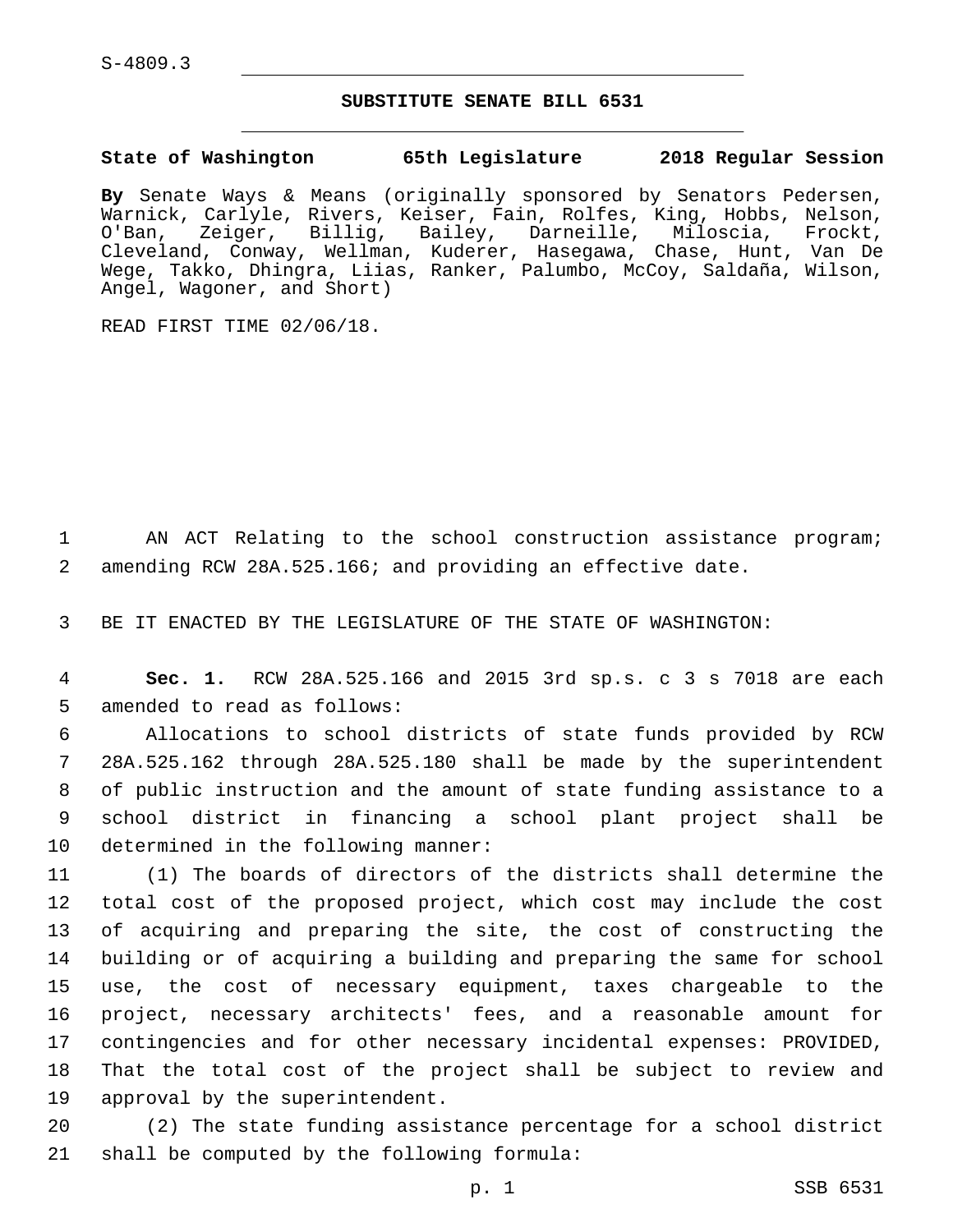(a) Except as provided in (b) of this subsection, the ratio of the school district's adjusted valuation per pupil divided by the ratio of the total state adjusted valuation per pupil shall be subtracted from three, and then the result of the foregoing shall be divided by three plus (the ratio of the school district's adjusted valuation per pupil divided by the ratio of the total state adjusted 7 valuation per pupil).

| 8  |          | District adjusted                              | Total state               |                 |
|----|----------|------------------------------------------------|---------------------------|-----------------|
| 9  |          | 3-valuation                                    | $\div$ adjusted valuation |                 |
| 10 | Computed | per pupil                                      | per pupil                 | <b>State</b>    |
| 11 |          | State $=$ $\frac{\phantom{1}}{2\text{ rad/s}}$ |                           | $=$ - % Funding |
| 12 | Ratio    | District adjusted                              | Total state               | Assistance      |
| 13 |          | 3+valuation                                    | $\div$ adjusted valuation |                 |
| 14 |          | per pupil                                      | per pupil                 |                 |

15 ((PROVIDED, That)) (b)(i) For the 2019-2021 fiscal biennium, in the 16 event the state funding assistance percentage to any school district 17 based on the above formula is less than ((twenty)) twenty-five 18 percent and such school district is otherwise eligible for state 19 funding assistance under RCW 28A.525.162 through 28A.525.180, the 20 superintendent ((may)) must establish for such district a state 21 funding assistance percentage not in excess of ((twenty)) twenty-five 22 percent of the approved cost of the project( $\left(-\frac{1}{2}, \frac{1}{2}\right)$  the superintendent 23 finds that such additional assistance is necessary to provide minimum 24 facilities for housing the pupils of the district)).

 (ii) Beginning July 1, 2021, in the event the state funding assistance percentage to any school district based on the above 27 formula is less than thirty percent and such school district is otherwise eligible for state funding assistance under RCW 28A.525.162 through 28A.525.180, the superintendent must establish for such district a state funding assistance percentage not in excess of thirty percent of the approved cost of the project.

 (3) In addition to the computed state funding assistance percentage developed in subsection (2) of this section, a school district shall be entitled to additional percentage points determined by the average percentage of growth for the past three years. One percent shall be added to the computed state funding assistance percentage for each percent of growth, with a maximum of twenty 38 percent.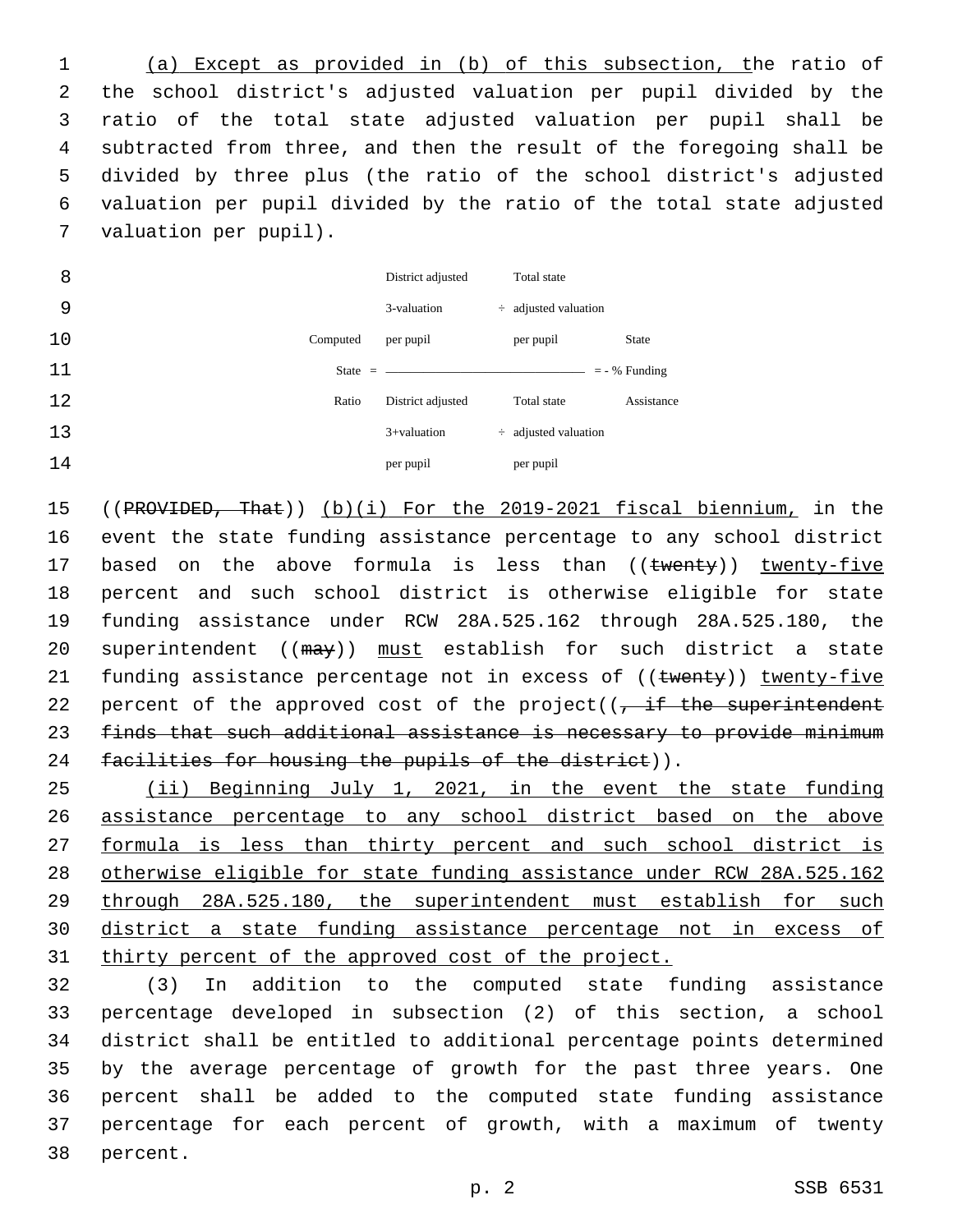(4) In computing the state funding assistance percentage in subsection (2) of this section and adjusting the percentage under subsection (3) of this section, students residing outside the school district who are enrolled in alternative learning experience courses under RCW 28A.232.010 shall be excluded from the count of total pupils. In lieu of the exclusion in this subsection, a district may submit an alternative calculation for excluding students enrolled in alternative learning experience courses. The alternative calculation must show the student headcount use of district classroom facilities on a regular basis for a reasonable duration by out-of-district alternative learning experience students subtracted by the headcount of in-district alternative learning experience students not using district classroom facilities on a regular basis for a reasonable duration. The alternative calculation must be submitted in a form approved by the office of the superintendent of public instruction. The office of the superintendent of public instruction must develop rules to define "regular basis" and "reasonable duration."

 (5) The approved cost of the project determined in the manner prescribed in this section multiplied by the state funding assistance percentage derived as provided for in this section shall be the amount of state funding assistance to the district for the financing of the project: PROVIDED, That need therefor has been established to the satisfaction of the superintendent: PROVIDED, FURTHER, That additional state funding assistance may be allowed if it is found by the superintendent, considering policy recommendations from the school facilities citizen advisory panel that such assistance is necessary in order to meet (a) a school housing emergency resulting from the destruction of a school building by fire, the condemnation of a school building by properly constituted authorities, a sudden excessive and clearly foreseeable future increase in school population, or other conditions similarly emergent in nature; or (b) a special school housing burden resulting from projects of statewide significance or imposed by virtue of the admission of nonresident students into educational programs established, maintained and operated in conformity with the requirements of law; or (c) a deficiency in the capital funds of the district resulting from financing, subsequent to April 1, 1969, and without benefit of the state funding assistance provided by prior state assistance programs, the construction of a needed school building project or projects approved in conformity with the requirements of such programs, after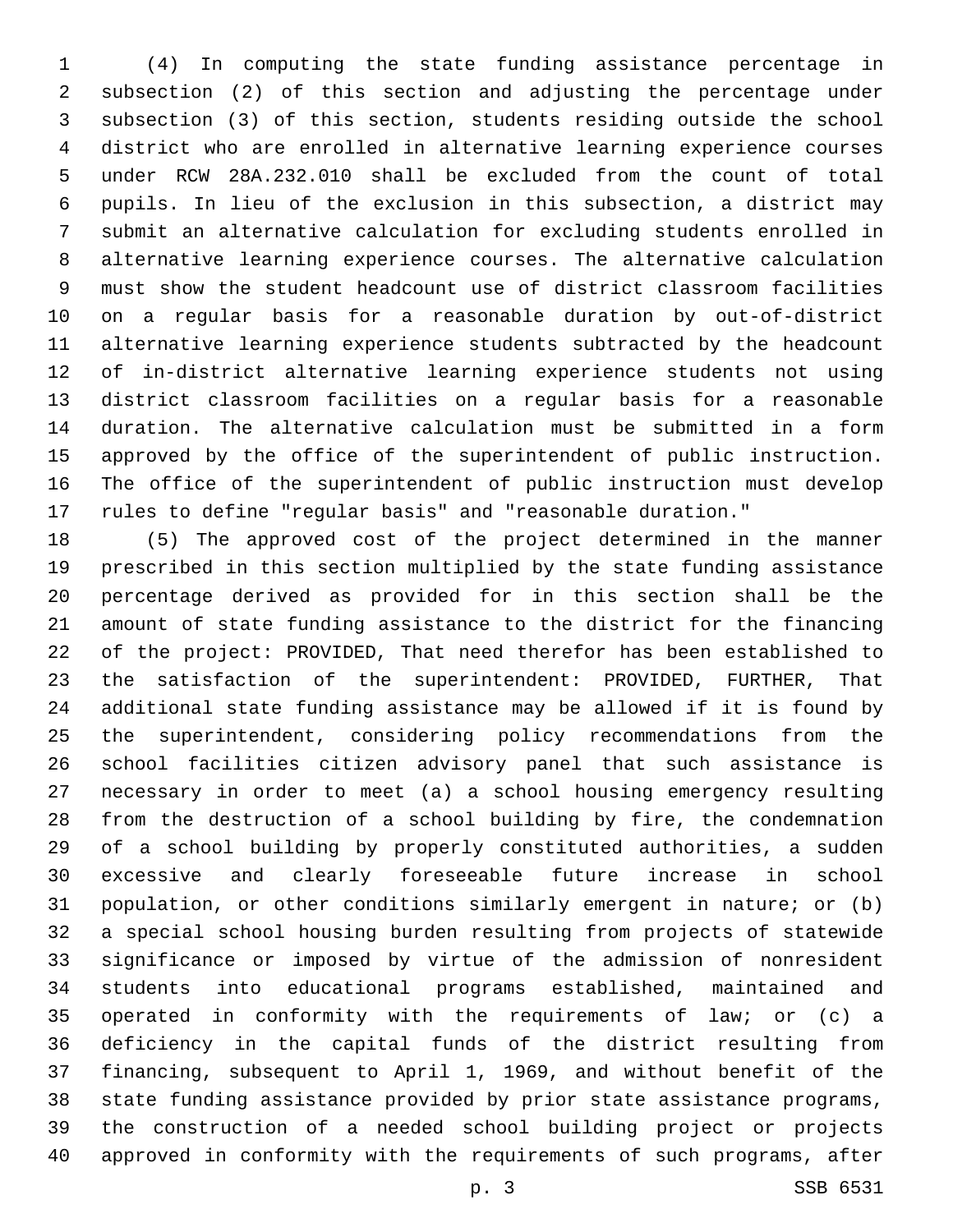having first applied for and been denied state funding assistance because of the inadequacy of state funds available for the purpose, or (d) a condition created by the fact that an excessive number of students live in state owned housing, or (e) a need for the construction of a school building to provide for improved school district organization or racial balance, or (f) conditions similar to those defined under (a), (b), (c), (d), and (e) of this subsection, 8 creating a like emergency.

 (6) ((For the 2015-2017 biennium, schools determined to have a lack of sufficient space to provide science classrooms or labs, to meet the requirements of law, have a special housing burden condition 12 similar to those defined under subsection (5)(b) of this section, creating a like emergency. For the 2015-2017 biennium, school 14 districts are entitled to additional percentage points for school construction projects that have a special housing burden condition only and have received private donations in the form of cash, in-17 kind, or equipment of more than one hundred thousand dollars. The additional percentage points are determined by (a) school district student enrollments in the free and reduced-price meals program, (b) school district class as defined by RCW 28A.300.065, and (c) the funding assistance percentage as calculated in subsection (2) of this section. The additional percentage points under (a) of this 23 subsection are twenty percent of the percent of student enrollments 24 eligible and enrolled in the free and reduced-price meals program. The additional percentage points under (b) of this subsection are ten for second class school districts. The additional percentage points 27 under (c) of this subsection are ten for school districts with 28 funding assistance percentages of more than fifty percent.)) The state construction cost allocation used in calculating state assistance for construction of school facilities shall be provided as follows:

## (a) Two hundred thirty-two dollars and twenty-three cents in the fiscal year ending June 30, 2020;

- (b) Two hundred thirty-eight dollars and fifty cents in the fiscal year ending June 30, 2021; (c) Two hundred forty-four dollars and eighty-six cents in the
- fiscal year ending June 30, 2022;
- (d) Two hundred fifty-one dollars and twenty-one cents in the fiscal year ending June 30, 2023;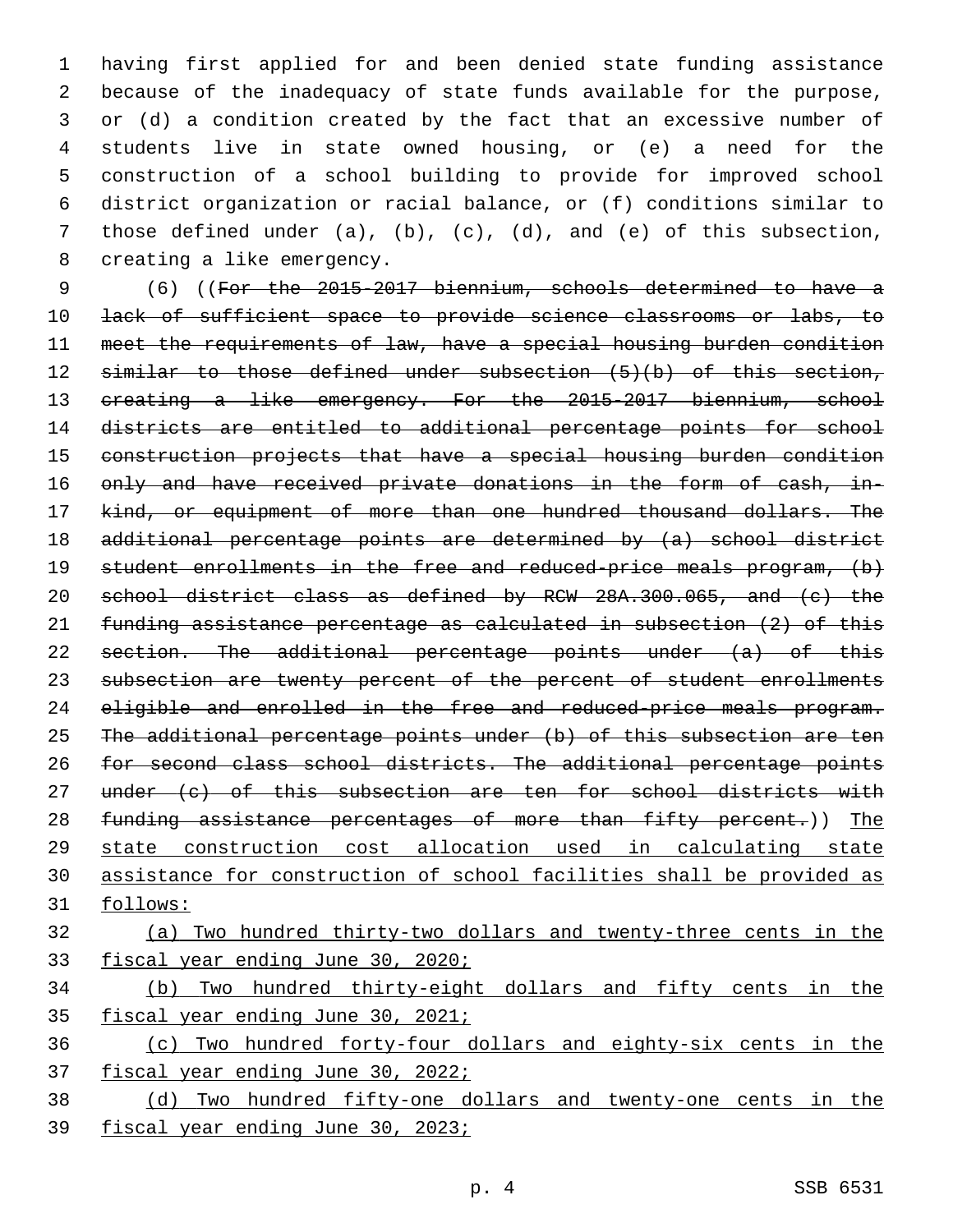| 1  | Two hundred seventy-two dollars in the fiscal year ending<br>(e)      |
|----|-----------------------------------------------------------------------|
| 2  | June 30, 2024;                                                        |
| 3  | (f) Two hundred eighty-seven dollars in the fiscal year ending        |
| 4  | June 30, 2025;                                                        |
| 5  | (g) Three hundred twelve dollars in the fiscal year ending June       |
| 6  | 30, 2026;                                                             |
| 7  | (h) Three hundred twenty-two dollars in the fiscal year ending        |
| 8  | June 30, 2027; and                                                    |
| 9  | (i) Beginning with the fiscal year ending June 30, 2028, and          |
| 10 | thereafter, the state construction cost allocation used in            |
| 11 | calculating state assistance for construction of school facilities    |
| 12 | shall be based on the average cost of new construction at the time of |
| 13 | bid of the projects funded by the school construction assistance      |
| 14 | program in the previous fiscal year adjusted for a construction       |
| 15 | inflation factor. The superintendent of public instruction must work  |
| 16 | with the office of financial management to determine the annual       |
| 17 | construction inflation factor.                                        |
| 18 | (7) State funding assistance in the construction of school            |
| 19 | facilities for grade kindergarten through grade twelve and classrooms |
| 20 | planned for the exclusive use of students with disabilities shall be  |
| 21 | based on a space allocation per enrolled student and shall be         |
| 22 | provided as follows:                                                  |
| 23 | (a) For the fiscal year ending June 30, 2020:                         |
| 24 | One hundred ten square feet maximum<br>(i)<br>student<br>in<br>per    |
| 25 | kindergarten through grade six;                                       |
| 26 | (ii) One hundred seventeen square feet maximum per student in         |
| 27 | grades seven and eight;                                               |
| 28 | (iii) One hundred thirty square feet maximum per student in           |
| 29 | grades nine through twelve; and                                       |
| 30 | (iv) One hundred forty-four square feet maximum per student in        |
| 31 | any grade for classrooms for students with developmental              |
| 32 | disabilities;                                                         |
| 33 | (b) For the fiscal year ending June 30, 2021:                         |
| 34 | (i) One hundred twenty square feet maximum per student in             |
| 35 | kindergarten through grade six;                                       |
| 36 | (ii) One hundred seventeen square feet maximum per student in         |
| 37 | grades seven and eight;                                               |
| 38 | (iii) One hundred thirty square feet maximum per student in           |
| 39 | grades nine through twelve; and                                       |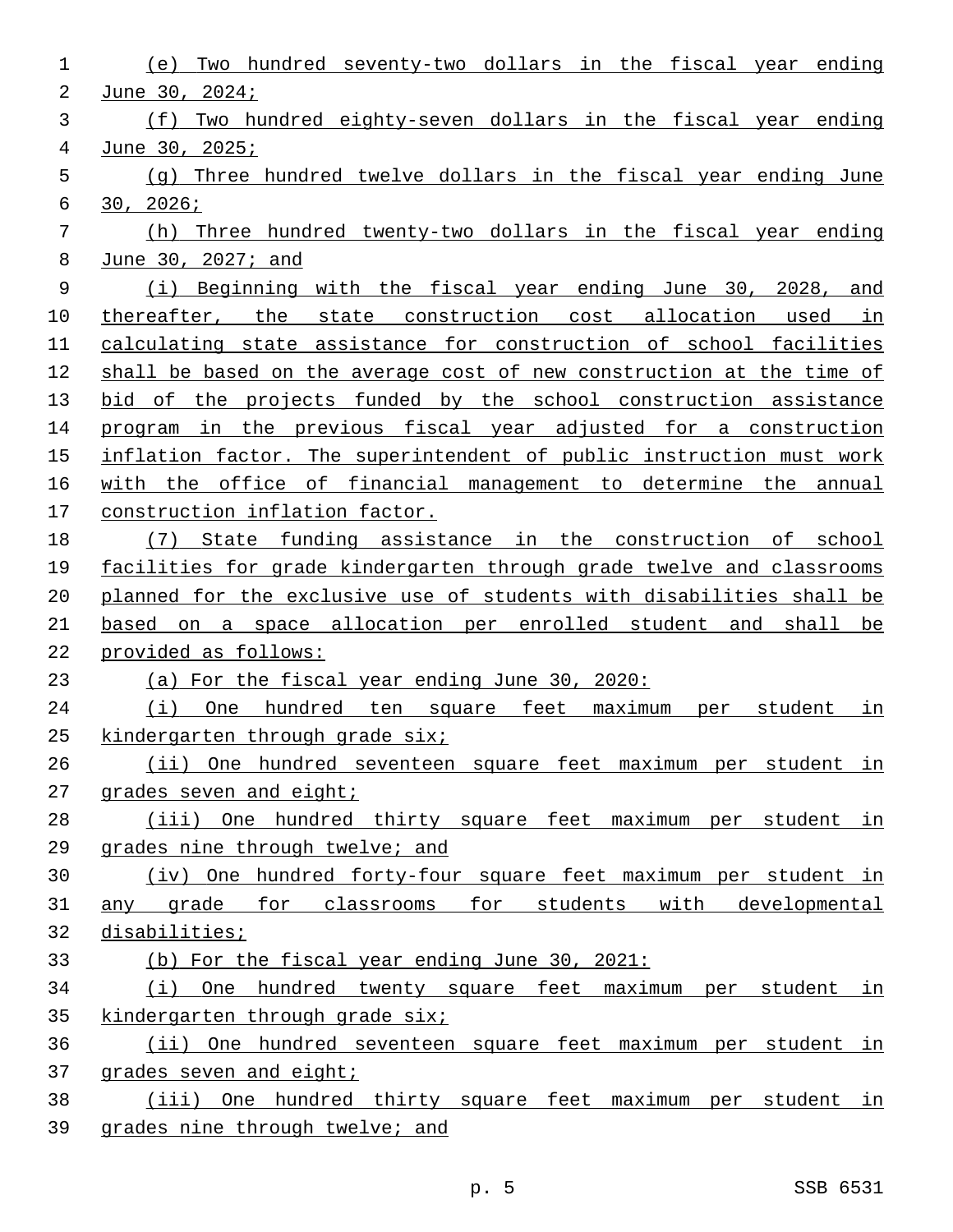| 1  | One hundred forty-four square feet maximum per student in<br>$(i\vee)$ |
|----|------------------------------------------------------------------------|
| 2  | for students with developmental<br>qrade<br>for classrooms<br>any      |
| 3  | disabilities;                                                          |
| 4  | (c) For fiscal year ending June 30, 2022:                              |
| 5  | (i) One hundred thirty square feet maximum per student in              |
| 6  | kindergarten through grade six;                                        |
| 7  | (ii) One hundred thirty square feet maximum per student in grades      |
| 8  | seven and eight;                                                       |
| 9  | (iii) One hundred forty square feet maximum per student in grades      |
| 10 | nine through twelve; and                                               |
| 11 | (iv) One hundred forty-six square feet maximum per student in any      |
| 12 | grade for classrooms for students with developmental disabilities;     |
| 13 | (d) For fiscal year ending June 30, 2023:                              |
| 14 | One hundred forty square feet maximum per student<br>(i)<br>in         |
| 15 | kindergarten through grade six;                                        |
| 16 | (ii) One hundred thirty-five square feet maximum per student in        |
| 17 | grades seven and eight;                                                |
| 18 | (iii) One hundred forty-five square feet maximum per student in        |
| 19 | grades nine through twelve; and                                        |
| 20 | (iv) One hundred forty-eight square feet maximum per student in        |
| 21 | grade for classrooms for students with developmental<br>any            |
| 22 | disabilities;                                                          |
| 23 | (e) For fiscal year ending June 30, 2024:                              |
| 24 | One hundred forty square feet maximum per<br>student<br>(i)<br>in      |
| 25 | kindergarten through grade six;                                        |
| 26 | (ii) One hundred forty square feet maximum per student in grades       |
| 27 | seven and eight;                                                       |
| 28 | (iii) One hundred fifty square feet maximum per student in grades      |
| 29 | nine through twelve; and                                               |
| 30 | (iv) One hundred fifty square feet maximum per student in any          |
| 31 | grade for classrooms for students with developmental disabilities;     |
| 32 | (f) For fiscal year ending June 30, 2025:                              |
| 33 | One hundred forty square feet maximum per student in<br>(i)            |
| 34 | kindergarten through grade six;                                        |
| 35 | (ii) One hundred forty-five square feet maximum per student in         |
| 36 | grades seven and eight;                                                |
| 37 | (iii) One hundred fifty-five square feet maximum per student in        |
| 38 | grades nine through twelve; and                                        |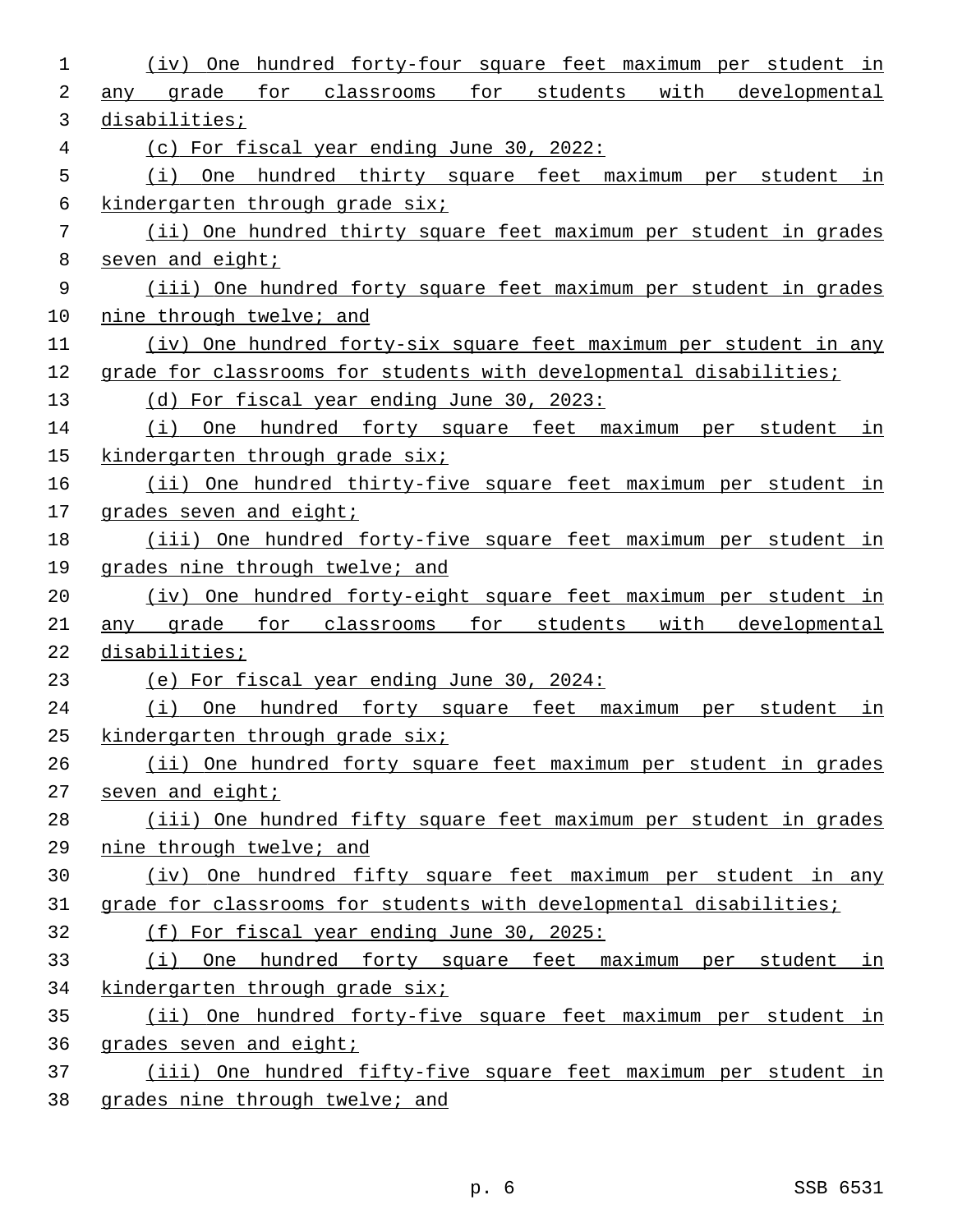| 1              | (iv) One hundred fifty-five square feet maximum per student in       |  |
|----------------|----------------------------------------------------------------------|--|
| 2              | any grade for classrooms for students with developmental             |  |
| 3              | disabilities;                                                        |  |
| $\overline{4}$ | (g) For fiscal year ending June 30, 2026:                            |  |
| 5              | (i) One hundred forty square feet maximum per student in             |  |
| 6              | kindergarten through grade six;                                      |  |
| 7              | (ii) One hundred fifty square feet maximum per student in grades     |  |
| 8              | seven and eight;                                                     |  |
| 9              | (iii) One hundred sixty square feet maximum per student in grades    |  |
| 10             | nine through twelve; and                                             |  |
| 11             | (iv) One hundred sixty square feet maximum per student in any        |  |
| 12             | grade for classrooms for students with developmental disabilities;   |  |
| 13             | and                                                                  |  |
| 14             | (h) For fiscal year ending June 30, 2027, and thereafter:            |  |
| 15             | One hundred forty square feet maximum per student in<br>(i)          |  |
| 16             | kindergarten through grade six;                                      |  |
| 17             | (ii) One hundred fifty-five square feet maximum per student in       |  |
| 18             | grades seven and eight;                                              |  |
| 19             | (iii) One hundred sixty-five square feet maximum per student in      |  |
| 20             | grades nine through twelve; and                                      |  |
| 21             | (iv) One hundred sixty-five square feet maximum per student in       |  |
| 22             | any grade for classrooms for students with developmental             |  |
| 23             | disabilities.                                                        |  |
| 24             | (8) Space allocations for state funding assistance purposes for      |  |
| 25             | districts with fewer than four hundred students in kindergarten      |  |
| 26             | through grade eight or fewer than four hundred students in senior or |  |
| 27             | four-year high schools shall be provided as follows:                 |  |
| 28             | Number of Headcount<br><b>Maximum Space</b>                          |  |
| 29             | Students-Grades<br>Allocation                                        |  |
| 30             | Kindergarten $-8$<br>Per Facility                                    |  |
| 31             | 42,000 square feet<br>$1 - 200$                                      |  |
| 32             | 48,000 square feet<br>201-300                                        |  |
| 33             | 52,000 square feet<br>301-399                                        |  |
| 34             | Number of Headcount<br><b>Maximum Space</b>                          |  |
| 35             | Students-Grades 9-12<br>Allocation                                   |  |
| 36             | Per Facility                                                         |  |
| 37             | 42,000 square feet<br>$1 - 200$                                      |  |
| 38             | 48,000 square feet<br>201-300                                        |  |